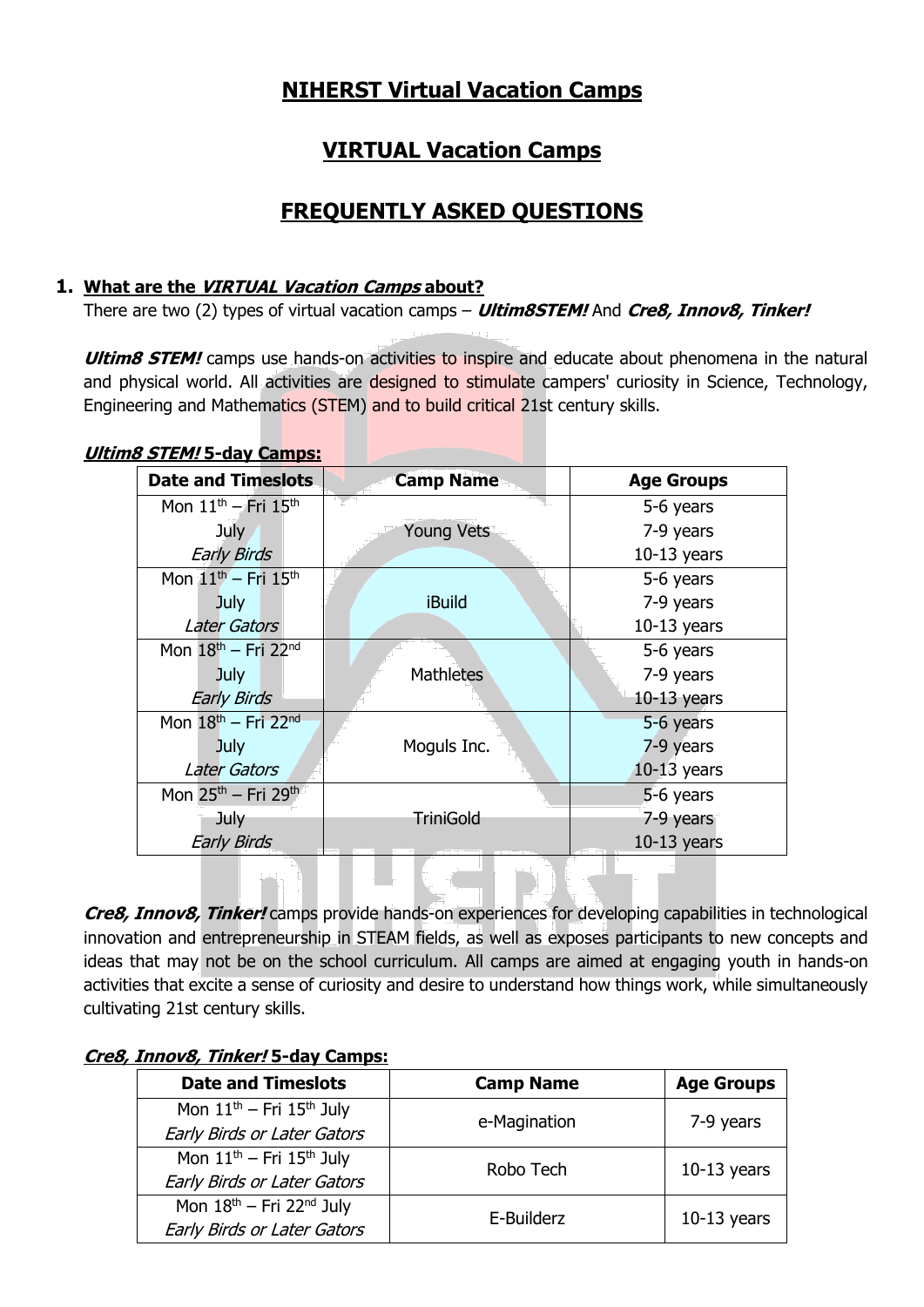| Mon 18 <sup>th</sup> - Fri 22 <sup>nd</sup> July  | Young Inventors        | $10-13$ years |
|---------------------------------------------------|------------------------|---------------|
| <b>Early Birds or Later Gators</b>                |                        |               |
| Mon $25th$ – Fri $29th$ July                      | Anim <sub>8</sub>      | $10-13$ years |
| <b>Early Birds or Later Gators</b>                |                        |               |
| Mon $25th$ – Fri $29th$ July                      | <b>Tinker Titans</b>   | $10-13$ years |
| Early Birds or Later Gators                       |                        |               |
| Mon 8 <sup>th</sup> – Fri 12 <sup>th</sup> August |                        | 7-9 years     |
| Early Birds only                                  | e-Magination           |               |
| Mon $8th$ – Fri 12 <sup>th</sup> August           | Robo Tech              | $10-13$ years |
| Later Gators only                                 |                        |               |
| Mon $8th$ – Fri 12 <sup>th</sup> August           |                        |               |
| <b>Early Birds and Later Gators</b>               | <b>Young Inventors</b> | $10-13$ years |
| Mon $15th$ – Fri $19th$ August                    | GrafX                  | $10-13$ years |
| <b>Early Birds or Later Gators</b>                |                        |               |
| Mon $15th$ – Fri $19th$ August                    | <b>Tinker Titans</b>   | $10-13$ years |
| <b>Early Birds or Later Gators</b>                |                        |               |

For further descriptions about each camp, please visit the [NIHERST website \(click\).](http://www.niherst.gov.tt/scipop/scipop-camps.html)

# **2. What are the camp times?**

There are two (2) timeslot options available.

- **Early Birds** (morning ONLY): **9:00 a.m. – 11:30 a.m.**
- **Later Gators** (afternoon ONLY): **1:00 p.m. – 3:30 p.m.**

#### **3. How can I register?**

The registration process is done entirely online.

You can register using the Registration Link [HERE \(click\)](https://forms.office.com/r/Rx5gRqJRz5) or on our website and social media platforms [\(Facebook,](https://www.facebook.com/NIHERST/) [Instagram](https://www.instagram.com/niherst/?hl=en) or [Twitter\)](https://twitter.com/NIHERST). Once the registration formed is submitted, you will receive instructions for payment. **Please note that your child's spot is not guaranteed until proof of payment is received.**

Once proof of payment is received, your registration is complete and you will receive a Welcome Note including instructions on how to setup and use Zoom to join camp sessions, the materials required, and further relevant information.

#### **4. Is there a registration fee?**

The following fee structure is applicable to the **Virtual Vacation** camps.

All camp themes will be offered in the format of 5-day camps for each age grouping. Multiple themes can be booked as content varies for each camp.

**Materials and supplies are not included in the basic camp fee.** Details on required materials, supplies and software will be shared when registration is confirmed.

#### **Price for each 5-day camp: \$250**

**5. How can I pay the registration fee?**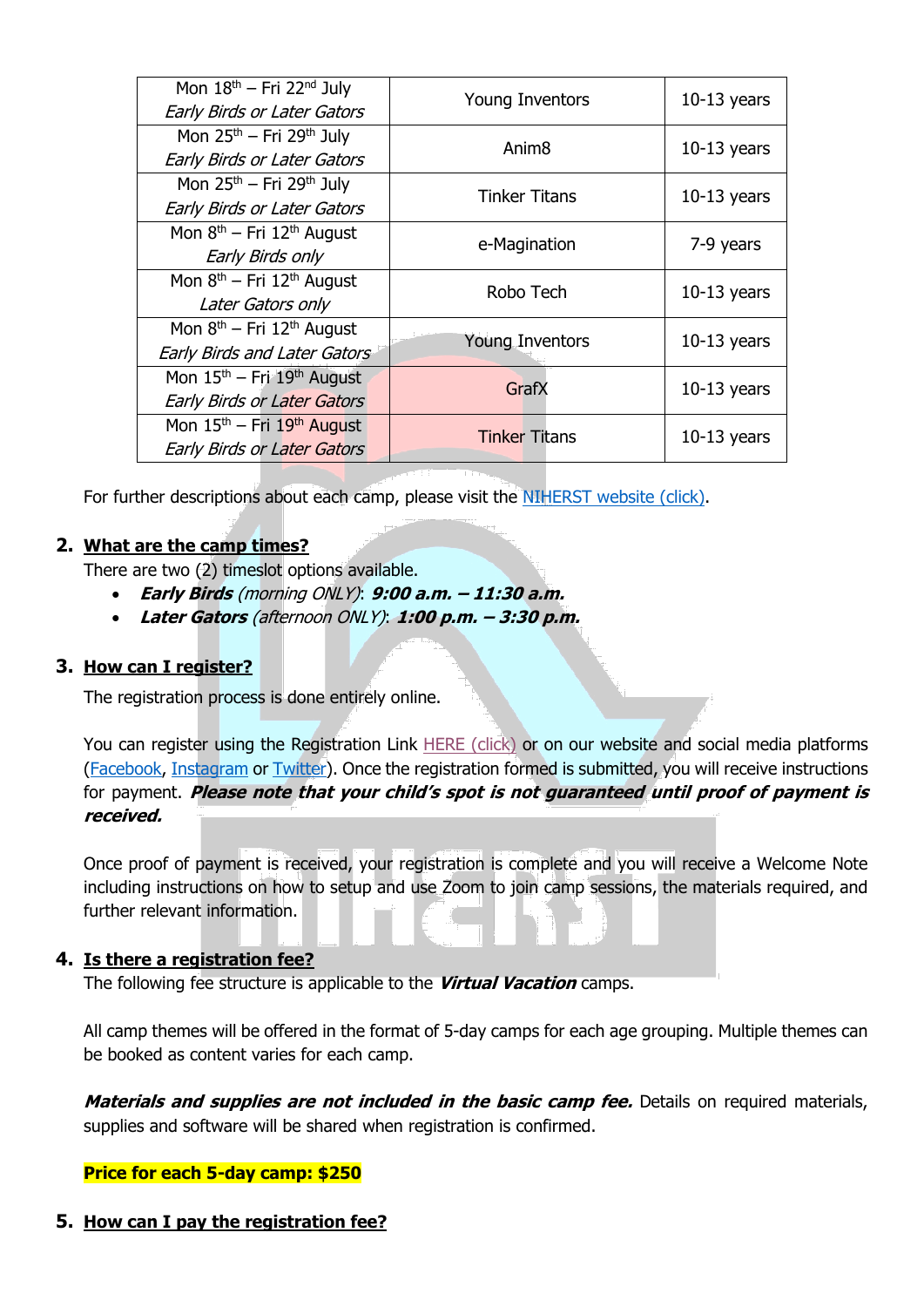Upon submission of your completed online registration form(s), you will receive an email with instructions on how to make payment. We will be accepting direct deposits ONLY (over the counter bank transactions, fast deposits, online banking transfers).

Please note it is required that you retain a proof of payment to submit to us via email as this is what will be used to confirm your spot in camp if space is available.

#### **6. Can I register outside of the age range?**

This will be at the discretion of the facilitator. You may be able to register your child for a higher age group if your child is academically on par with that age group.

#### **7. Will the same content be taught at each camp or can I register for multiple sessions?**

Each differently themed 5-day camp will cover different content. You can register for multiple themes once the timeslots are available and do not clash with each other.

#### **8. Can I sign up multiple children?**

Yes, you can sign up more than one child, but you will need to fill out a separate form for each child.

#### **9. Can siblings attend sessions together?**

Yes. We will allow a maximum of one additional sibling (in the same age group) using the same PC during the session at no extra cost. If more than one PC is to be used during the same session, this will count as an additional spot and each child will pay the full price. Siblings will be required to adhere to the **Camper Code of Conduct**. This can be viewed on the [NIHERST website \(click\).](http://www.niherst.gov.tt/scipop/scipop-camps.html)

# **10. Can I register on the same day as the camp?**

Registration on the same day of the camp will not be facilitated. Registration for each camp will be closed at noon two (2) business days before each camp's date, or earlier as necessary if the camp becomes full. **Please note that the registration process is only complete after proof of payment has been received.** 

# **11. Is my spot confirmed once I submit my registration form?**

No. Submission of the registration form creates a "Pending Registration" status for your child/children. Your spot is only confirmed upon verification of proof of payment.

Because spaces are limited, we will contact you once you submit your registration form with instructions on how to pay. Once your payment is confirmed, your registration status will be updated to "Confirmed".

# **12. How do I prepare for Virtual Camps?**

Upon confirmation of payment for the camp, we will send you an email to outline how to setup any software required for the camps that you selected and a link to install **Zoom.**

#### **13. What is required for camp?**

Your child should have access to an internet-connected device with camera and microphone, as well as the Zoom application as this is the platform we are using.

The list of materials and supplies that your child can use to partake in the hands-on activities will be sent upon receipt of your proof of payment. Most of the items required are traditionally found and readily available around the house.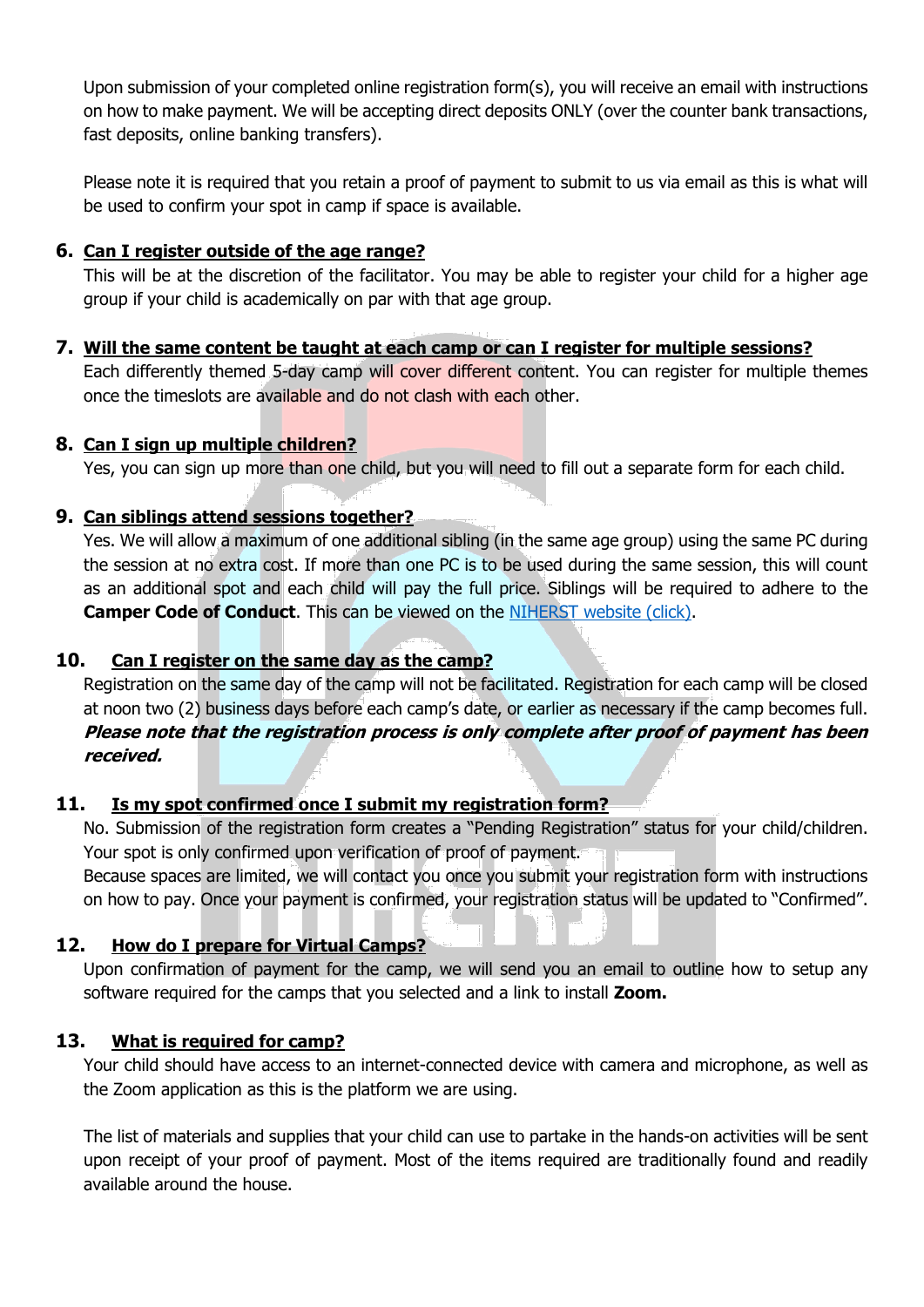# **If you are not able to provide all the materials, the camper can still join and follow along during each camp.**

Where applicable, for each session, an interactive presentation with camp content will also be shared with the campers.

#### **14. What are the basic Online Course requirements?**

Online Course Requirements:

- o Mac or Windows PC/laptop
- o Webcam (functional)
- o Stable internet connection with access to **Zoom**
- o Any additional software required for the club sessions will be sent in an email upon confirmation of payment where applicable
- o Internet Browser (Chrome, Safari, Internet Explorer etc.)
- $\circ$  Headset or headphones with built-in microphone are strongly recommended

#### **15. Can I get assistance setting up the software?**

Yes. Please email [camps@niherst.gov.tt](mailto:camps@niherst.gov.tt) to access support if you need assistance to make sure your computer system is ready.

# **16. Are supplemental materials packages available for purchase?**

No. Supplemental materials packages are not available for purchase. **If you are not able to provide all the materials, the camper can still join and follow along during each camp.**

# **17. Does my child need a separate email address?**

Children are not required to have a separate email address. The email address inserted on the registration form in the "Camper Email Address' section will be the address used to add him/ her to the online sessions, as well as to forward additional resources. If you wish to setup an email address for your child, use the following link as a guide (Gmail): <https://support.google.com/families/answer/7103338?hl=en>

#### **18. How do we join the session(s)?**

Once registration is complete and payment is confirmed, a recurrent meeting link will be sent to the camper email address listed for your child to join the session on **Zoom**.

# **19. Are parents allowed to stay during the camp session?**

It is mandatory for an adult (or older sibling) is present with each camper in the 5-6 age group and nearby for the 7–9-year age group. This is to ensure proper supervision and to assist with activities. Parents may be allowed to view the 10-13 age group sessions, but this is at the discretion of the facilitator.

# **20. How many campers do you take in for each camp?**

For **Ultim8 STEM!**, each camp will accommodate up to 20 campers For **Cre8, Innov8, Tinker!**, each camp will accommodate up to 10 campers.

#### **21. What is the ratio of counsellor to campers?**

This varies with the age group, however at least two (2) facilitators will be present for each timeslot.

# **22. Are background checks conducted on facilitators?**

Facilitators are interviewed and based on their performance are hired accordingly.